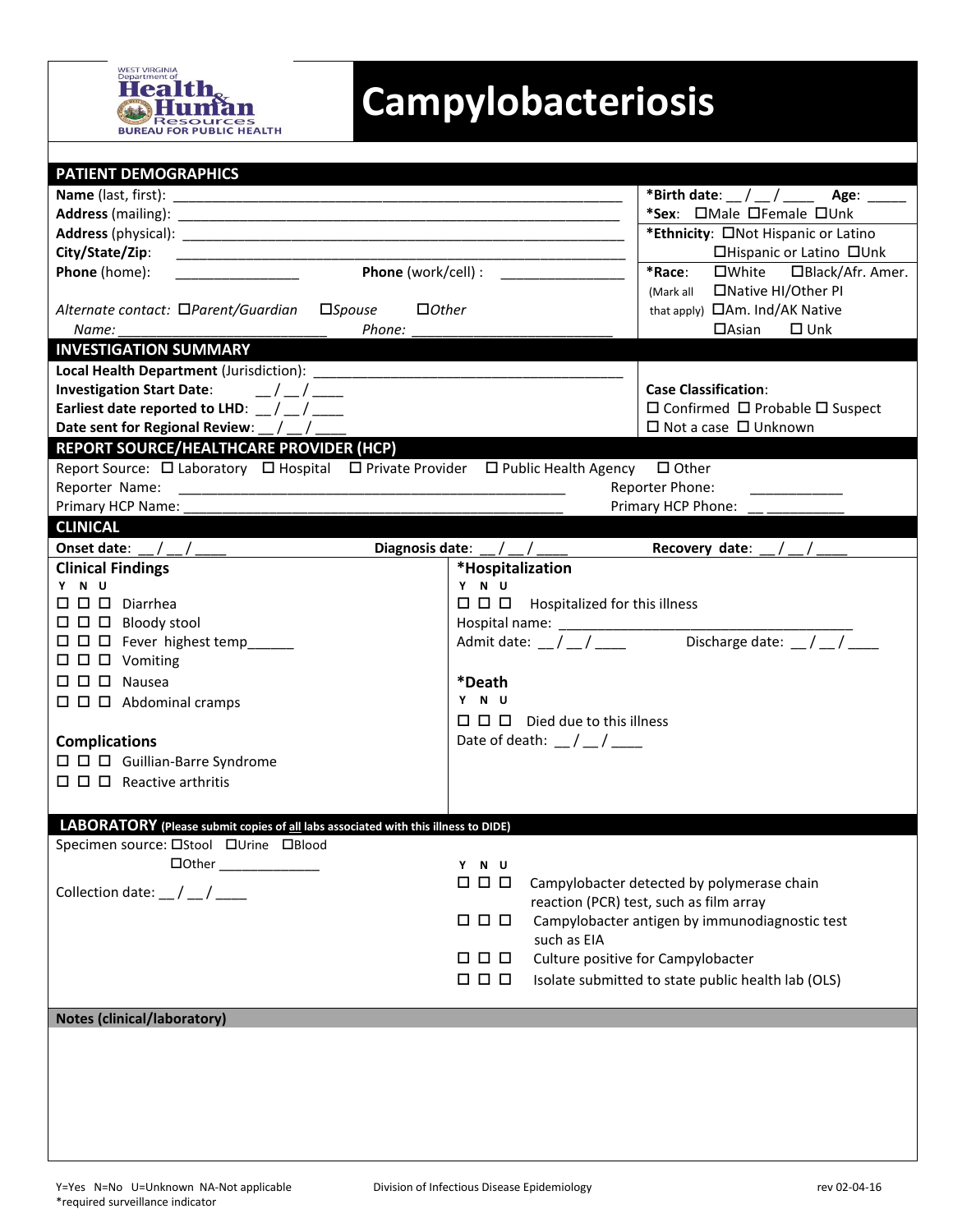| <b>INFECTION TIMELINE</b>                          |                                                                                                                              |                                                |                  |                                                                                                                   |
|----------------------------------------------------|------------------------------------------------------------------------------------------------------------------------------|------------------------------------------------|------------------|-------------------------------------------------------------------------------------------------------------------|
| Exposure period<br><i>Instructions:</i>            |                                                                                                                              |                                                | Onset date       |                                                                                                                   |
| Enter onset date in grey<br>box. Count backward to | Days from onset                                                                                                              | $-5$                                           | $-1$             |                                                                                                                   |
| determine probable                                 |                                                                                                                              | (Max Incubation)                               | (Min Incubation) |                                                                                                                   |
| exposure period                                    | <b>Calendar dates:</b>                                                                                                       |                                                |                  |                                                                                                                   |
|                                                    |                                                                                                                              |                                                |                  |                                                                                                                   |
|                                                    | EPIDEMIOLOGIC (Unless otherwise stated, questions refer to the exposure period calculated above.)                            |                                                |                  |                                                                                                                   |
|                                                    |                                                                                                                              |                                                | (Mark one)       | *Is case a member of a high risk occupation?                                                                      |
| Y N U<br>0 O                                       | * Eat raw or undercooked chicken, turkey or other poultry?                                                                   |                                                |                  | $\square$ Food Handler                                                                                            |
| 888                                                | * Eat or drink raw or unpasteurized milk?                                                                                    |                                                |                  | $\Box$ Health Care Worker                                                                                         |
| 000                                                | * Eat unpasteurized dairy products (soft cheese from raw milk,                                                               |                                                |                  | □ Day Care Worker/Attendee                                                                                        |
| 888                                                | queso fresco, etc.<br>Eat raw or undercooked hamburger, red meat, or pork?                                                   |                                                | $\Box$ Student   |                                                                                                                   |
|                                                    |                                                                                                                              |                                                |                  | $\Box$ None of Above                                                                                              |
| 000                                                | Drink untreated/unchlorinated water (i.e. surface, well)?                                                                    |                                                |                  | Employer/School Name: _______                                                                                     |
| 000<br><b>000</b>                                  | *Contact with poultry (domestic or wild)?                                                                                    |                                                |                  |                                                                                                                   |
| 0 0 0                                              | Travel to another state or country? If yes, where ___________<br>Hike, camp, fish or swim? If yes, where                     |                                                |                  |                                                                                                                   |
|                                                    |                                                                                                                              |                                                |                  |                                                                                                                   |
|                                                    | Attend any group activitites, parties or gatherings?                                                                         | Yes / No                                       | If yes, list     |                                                                                                                   |
| Date                                               | Activity                                                                                                                     |                                                |                  | Location                                                                                                          |
|                                                    |                                                                                                                              |                                                |                  |                                                                                                                   |
|                                                    |                                                                                                                              |                                                |                  |                                                                                                                   |
|                                                    |                                                                                                                              | Yes / No                                       |                  |                                                                                                                   |
| Eat at any restaurant in the last 7 days?<br>Date  |                                                                                                                              | Name of Restaurant                             | If yes, list     | Location                                                                                                          |
|                                                    |                                                                                                                              |                                                |                  |                                                                                                                   |
|                                                    |                                                                                                                              |                                                |                  |                                                                                                                   |
|                                                    |                                                                                                                              |                                                |                  |                                                                                                                   |
|                                                    |                                                                                                                              | Complete Open-Ended Food History on next page. |                  |                                                                                                                   |
|                                                    |                                                                                                                              |                                                |                  | Information does not need entered into WVEDSS, however it should be kept with the paper record of the case. State |
|                                                    | health department staff may request if case is later identified as part of an outbreak.                                      |                                                |                  |                                                                                                                   |
|                                                    |                                                                                                                              | Food History Completed? Yes / No               |                  |                                                                                                                   |
|                                                    |                                                                                                                              |                                                |                  |                                                                                                                   |
| <b>PUBLIC HEALTH ISSUES</b>                        | If any household member is symptomatic, the member is epi-linked and                                                         |                                                |                  | PUBLIC HEALTH ACTIONS                                                                                             |
|                                                    | therefore is a probable case and should be investigated further. A stool                                                     |                                                | Y N NA           |                                                                                                                   |
|                                                    | culture and disease case report should be completed.                                                                         |                                                |                  |                                                                                                                   |
| Name                                               | Relationship to Case Onset Date                                                                                              |                                                | Lab Testing      | $\Box$ $\Box$ Exclude individuals in sensitive                                                                    |
|                                                    |                                                                                                                              |                                                |                  | occupations(food, HCW, child care)<br>$\Box$ $\Box$ Restaurant inspection                                         |
|                                                    |                                                                                                                              |                                                |                  | $\Box$ $\Box$ $\Box$ Child care inspection                                                                        |
|                                                    |                                                                                                                              |                                                |                  | $\Box$ $\Box$ Culture symptomatic contacts                                                                        |
|                                                    |                                                                                                                              |                                                |                  | $\Box$ $\Box$ Patient is lost to follow up                                                                        |
| Y N NA                                             |                                                                                                                              |                                                |                  |                                                                                                                   |
| $\Box$ $\Box$ Employed as food handler             |                                                                                                                              |                                                |                  |                                                                                                                   |
|                                                    | $\Box$ $\Box$ Non-occupational food handling (e.g. pot lucks, receptions)<br>$\Box$ $\Box$ Attends or employed in child care |                                                |                  |                                                                                                                   |
|                                                    |                                                                                                                              |                                                |                  |                                                                                                                   |
| (food, HCW, child care)                            |                                                                                                                              |                                                |                  |                                                                                                                   |
|                                                    |                                                                                                                              |                                                |                  |                                                                                                                   |
| Outbreak Name:                                     |                                                                                                                              |                                                |                  |                                                                                                                   |